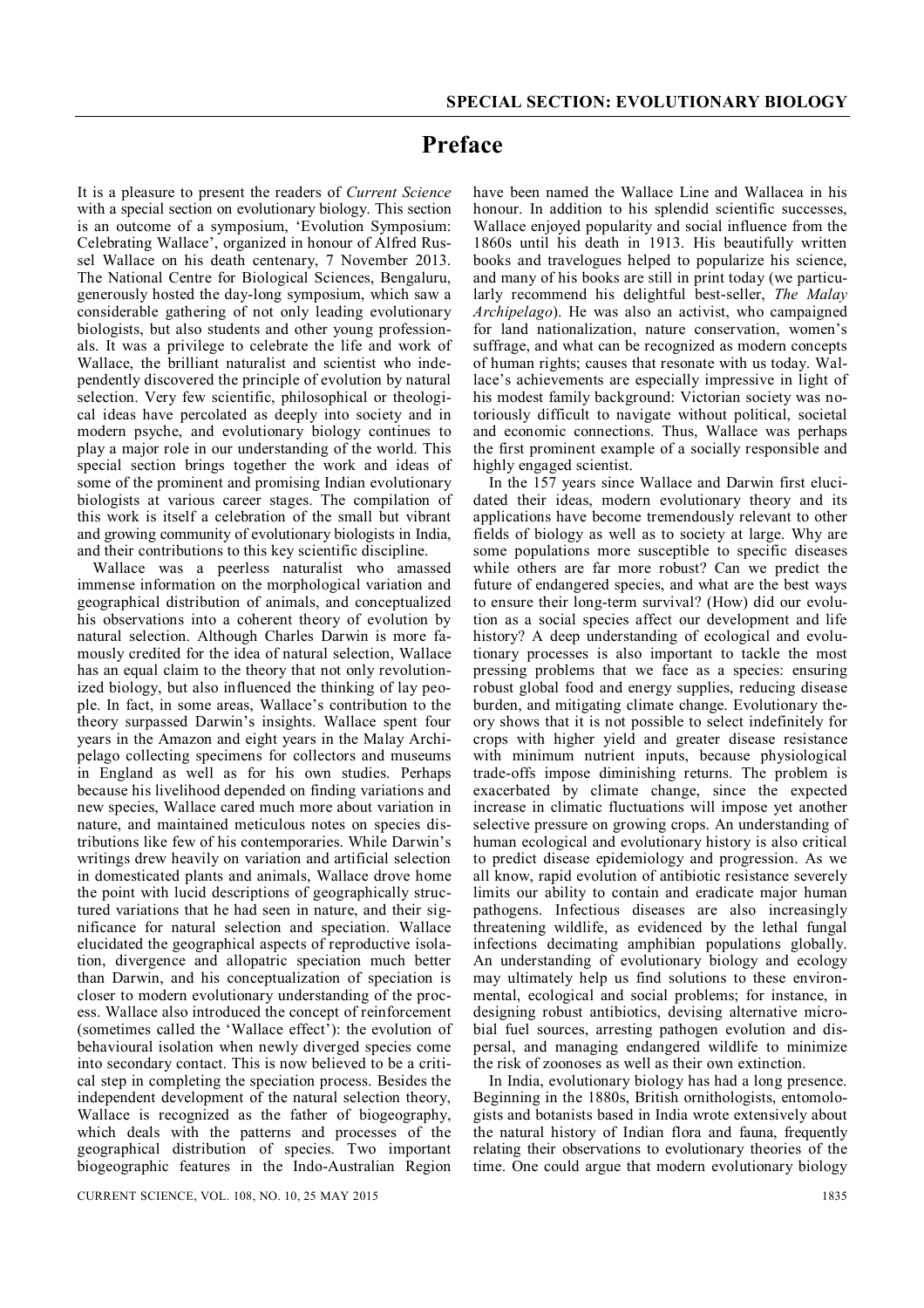took root in India in the 1950s when P. C. Mahalanobis of the Indian Statistical Institute invited J. B. S. Haldane – one of the architects of the Modern Synthesis that combined evolutionary theory with genetics and mathematics – to India. Shortly thereafter, Haldane and his wife and fellow evolutionist Helen Spurway moved from London to Kolkata (formerly Calcutta). Haldane spent the last eight years of his life in India until his death in Bhubaneshwar in 1964, while Spurway continued to work in Bhubaneshwar and then in Hyderabad until she died in 1977. During these years they carried out evolutionary research and writing from India, while also training a generation of Indian evolutionary geneticists, most notably Suresh D. Jayakar and Krishna R. Dronamraju. Jayakar made key contributions with theoretical work on the evolution of sex-determining mechanisms and trait polymorphism, and empirical work on animal behaviour. He also developed statistical methods for population genetics and biometry. Dronamraju has worked on human genetics, and also written extensively about Haldane's life and work, especially his later years in India. Haldane and Spurway's intellectual heritage in India was broken, however, when Jayakar moved to the University of Pavia in Italy, and Dronamraju to the United States of America. The number of students that they trained during their short careers in India was small. Also, in line with the professional trend of the time, many Indian biologists were turning to molecular and cell biology. We remember the story of an Indian expatriate who met Haldane as a young student. When asked for ideas for a research project, Haldane advised him to measure the feathers in a peacock's tail. Naïve to the evolutionary significance of such a study, the student moved abroad to study molecular biology. By the early 2000s – way past the stage to switchfields – the grown scientist regretted having passed up such a golden opportunity and a study system. In the 1970s, sexual selection exploded as a research field and captured scientific as well as public imagination. Exaggerated secondary sexual traits have come to present key adaptations to study a range of phenomena, from the evolution of sexual dimorphism to speciation. The evolution of the peacock's tail is one of the most striking examples of sexual selection as well as the limits of selection, and several notable research papers have been written on the topic recently. One wonders how many such seeds of evolutionary ideas Haldane and Spurway tried to sow in India.

In any case, the growth of the evolutionary biology community in India had to await another spore that grew into a full-blown colony. Having written seminal papers in population ecology and life history evolution, Madhav Gadgil returned to India in the early 1970s with a Ph D from Harvard University. Subsequently, he established the Centre for Ecological Sciences at the Indian Institute of Science (IISc, Bengaluru), and nurtured the next generation of evolutionary biologists such as Raghavendra Gadagkar and Raman Sukumar. They, in turn, have spawned an even more impressive range of evolutionary biologists, many of whom now serve as faculty at leading research institutes such as the Indian Institutes of Science Education and Research (IISERs), IISc and the National

Centre for Biological Sciences (NCBS), among many others. At the same time, a steady stream of promising evolutionary biologists trained in some of the best universities and laboratories abroad continue to return to India to set up their labs here. Together, this community already has a considerable presence through their contributions to leading evolutionary journals and international meetings on evolution, genetics and biogeography.

With this historical background and current promise of evolutionary biology, it is surprising that evolution does not feature as a major topic in biology classes in schools and colleges. This may be a key reason why very few Indian students are attracted to evolutionary biology as a career. In recent decades, there have been commendable efforts to include evolutionary biology and its applications in school textbooks. However, evolutionary theory is rarely introduced as the fundamental basis of understanding biological phenomena, and an area of rigorous and current scientific research. Instead, evolution follows large chapters on major features of organisms and is introduced as 'the story of life on earth' that seemingly began and ended with Darwin and Wallace. There is little room for active areas of inquiry that bridge across the content of various chapters, such as evolutionary ecology, population genetics, molecular evolution, and neuroethology. Students learn about biological organization, form and function without any inkling of evolutionary concepts such as homology and convergence that provide the logical framework for this information. Without this context, the vast diversity and intricate functioning of organisms are reduced to dry facts requiring memorization. This is unfortunate because evolutionary biology and ecology are conceptually rich fields of research, with first principles with which students can engage easily. By excluding detailed discussion and instruction in these subjects, we might be squandering opportunities to teach students to think logically and creatively about fundamental problems in biology. With a foundation of critical thinking and basic concepts, students can get interested not only in current problems in evolution, but also in related problems in molecular genetics, conservation, agriculture, epidemiology, medicine and social sciences. This may clearly be remedied with greater engagement of practising evolutionary biologists with schools, colleges and governing bodies. It may also be useful to engage students in scientific research in the field through summer schools and other training/teaching programmes, the likes of which have created leaders in research on evolution and ecology in North America and Europe in the past few decades.

Indian evolutionary biologists have plenty of opportunities for research in this region. The Indian subcontinent has had an interesting geological, plate-tectonic and biogeographic history. The long periods of geographical isolation, colonization after collision with Asia, and geoclimatic events created complex landscapes that gave rise to extraordinary levels of species diversity and endemism in India's four globally recognized biodiversity hotspots. The diverse ecological regimes structured by major mountain ranges and large rivers are responsible for isolation, population divergence, and intense selection